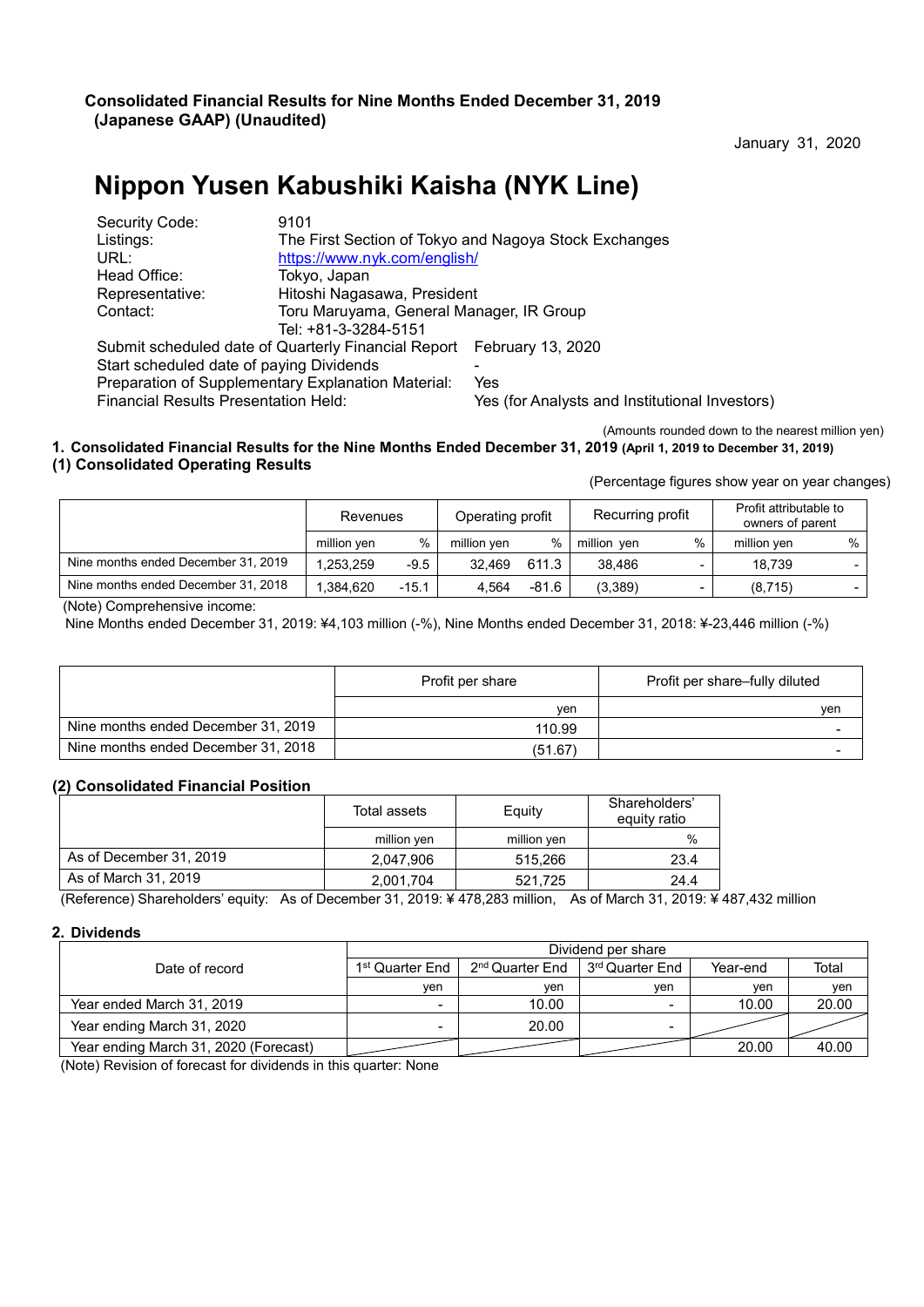#### 3. Consolidated Financial Results Forecast for the Year Ending March 31, 2020 (April 1, 2019 to March 31, 2020)

(Percentage figures show year on year changes)

|                            | Revenues    |        | Operating<br>profit |      | Recurring<br>profit |      | Profit<br>attributable to<br>owners of parent |      | Profit per<br>share |
|----------------------------|-------------|--------|---------------------|------|---------------------|------|-----------------------------------------------|------|---------------------|
|                            | million ven | %      | million ven         | $\%$ | million ven         | $\%$ | million ven                                   | $\%$ | ven I               |
| Year ending March 31, 2020 | .660.000    | $-9.3$ | 37,000 233.8        |      | 40.000              |      | 29,000                                        |      | 171.77              |

(Note) Revision of forecast in this quarter: Yes

#### **4. Notes**

- (1) Changes of important subsidiaries in the period: None
	- (Changes in specified subsidiaries involving change in consolidation scope)
	- New: None Exclusion: None

(2) Particular accounting methods used for preparation of quarterly consolidated financial statements: None

Nine months ended December 31, 2019

(3) Changes in accounting policy, changes in accounting estimates, and restatements

|  |  |  | 1. Changes in accounting policy in accordance with changes in accounting standard: Yes |
|--|--|--|----------------------------------------------------------------------------------------|
|  |  |  |                                                                                        |
|  |  |  |                                                                                        |
|  |  |  |                                                                                        |

| 2. Changes other than No.1:         |  | None |
|-------------------------------------|--|------|
| 3. Changes in accounting estimates: |  | None |

| <b>b.</b> Ondrigoo in doobdriing bolimatoo. | .    |
|---------------------------------------------|------|
| 4. Restatements:                            | None |

(4) Total issued shares (Ordinary shares)

1. Total issued shares

- 2. Number of treasury stock As of December 31, 2019 1,223,611 As of March 31, 2019 1,349,732
- 3. Average number of shares
- (cumulative quarterly period)

\*This financial report is not subject to the audit procedure.

\*Assumption for the forecast of consolidated financial results and other particular issues

Foreign exchange rate: (for the fourth quarter) ¥105.00/US\$, (full year) ¥108.04/US\$

Bunker oil price: (for the fourth quarter) US\$350.00/MT, (full year) US\$412.60/MT

VLSFO price: (for the fourth quarter) US\$600.00/MT

The above forecast is based on currently available information and assumptions that NYK Line deems to be reasonable. NYK Line offers no assurance that the forecast will be realized. Actual results may differ from the forecast as a result of various factors. Refer to pages 2-7 of the attachment for assumptions and other matters related to the forecast.

As of December 31, 2019 | 170,055,098 | As of March 31, 2019 | 170,055,098

Nine months ended December 31, 2018

168,690,926

168,831,532

(Methods for obtaining supplementary materials and content of financial results disclosure)

NYK Line is to hold a financial result presentation meeting for analysts and institutional investors. The on-demand audio presentation and presentation material are available on the NYK website.

(https://www.nyk.com/english/ir/library/result/2019/)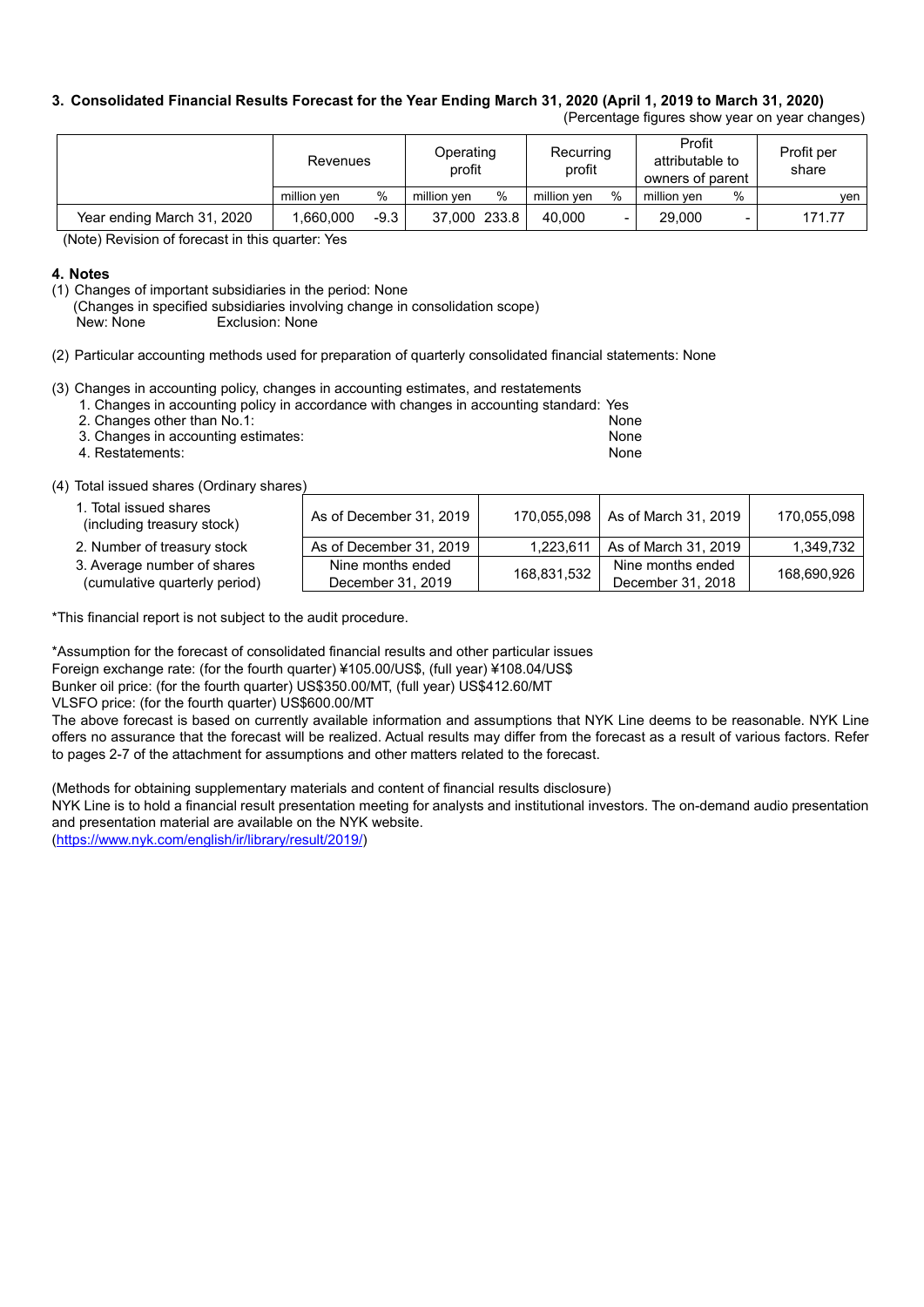# Index of the Attachments

| 1. Qualitative Information on Quarterly Results <b>With Construction Construction</b> 2                                |
|------------------------------------------------------------------------------------------------------------------------|
|                                                                                                                        |
| (2) Explanation of the Financial Position manufactured control and the State of the Financial Position manufactured by |
|                                                                                                                        |
|                                                                                                                        |
|                                                                                                                        |
| (2) Consolidated Statements of Income and Consolidated Statements of Comprehensive Income  10                          |
|                                                                                                                        |
|                                                                                                                        |
|                                                                                                                        |
| (Changes in Accounting Policies Due to Revisions of Accounting Standards) ··································· 12       |
|                                                                                                                        |
|                                                                                                                        |
|                                                                                                                        |
| (2) Foreign Exchange Rate Information (1999) 14 (2) Foreign Exchange Rate Information (14                              |
|                                                                                                                        |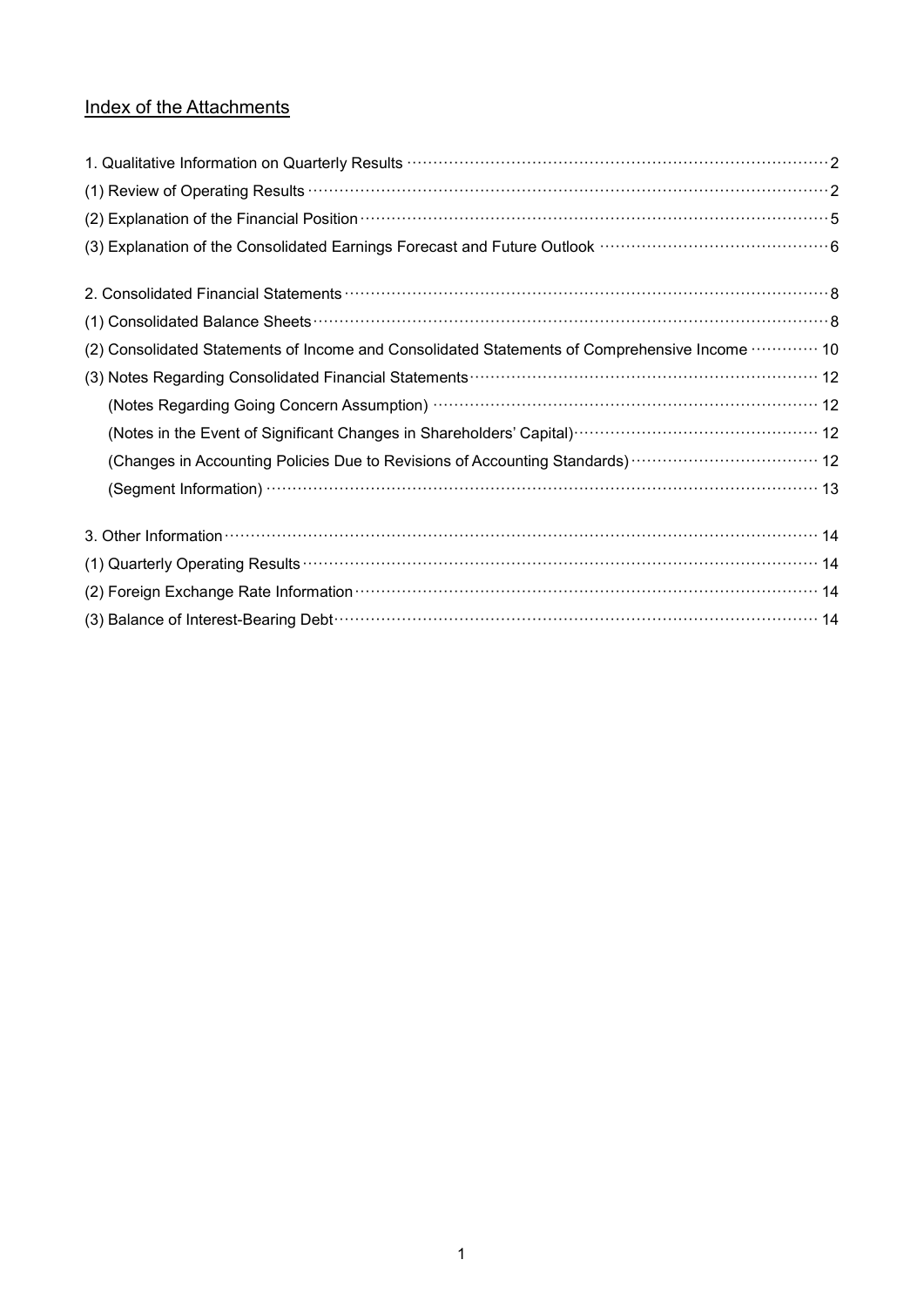#### **1. Qualitative Information on Quarterly Results**

## **(1) Review of Operating Results**

|                                            |                                              |                                              |          | (In billion yen)     |
|--------------------------------------------|----------------------------------------------|----------------------------------------------|----------|----------------------|
|                                            | Nine months<br>ended<br>December<br>31, 2018 | Nine months<br>ended<br>December<br>31, 2019 | Change   | Percentage<br>Change |
| <b>Revenues</b>                            | 1,384.6                                      | 1,253.2                                      | $-131.3$ | $-9.5%$              |
| <b>Operating Profit</b>                    | 4.5                                          | 32.4                                         | 27.9     | 611.3%               |
| <b>Recurring Profit</b>                    | (3.3)                                        | 38.4                                         | 41.8     |                      |
| Profit attributable to owners<br>of parent | (8.7)                                        | 18.7                                         | 27.4     |                      |

In the nine-month period of the fiscal year ending March 31, 2020 (April 1, 2019, to December 31, 2019), consolidated revenues amounted to ¥1,253.2 billion (decreased ¥131.3 billion in the same period of the previous fiscal year), operating profit amounted to ¥32.4 billion (increased ¥27.9 billion in the same period of the previous fiscal year), recurring profit amounted to ¥38.4 billion (increased ¥41.8 billion in the same period of the previous fiscal year), profit attributable to owners of parent amounted to ¥18.7 billion (increased ¥27.4 billion in the same period of the previous fiscal year).

Changes in the average exchange rate between the U.S. dollar and yen as well as the average bunker oil price during the three quarters of the current and previous fiscal years are shown in the following tables.

|                           | Nine months ended | Nine months ended |                   |
|---------------------------|-------------------|-------------------|-------------------|
|                           | December 31, 2018 | December 31, 2019 | Change            |
| Average exchange rate     | ¥110.80/US\$      | ¥109.05/US\$      | Yen up ¥1.75/US\$ |
|                           |                   |                   | Price down        |
| Average bunker oil prices | US439.40/MT       | US\$433.29/MT     | <b>US\$6.11MT</b> |

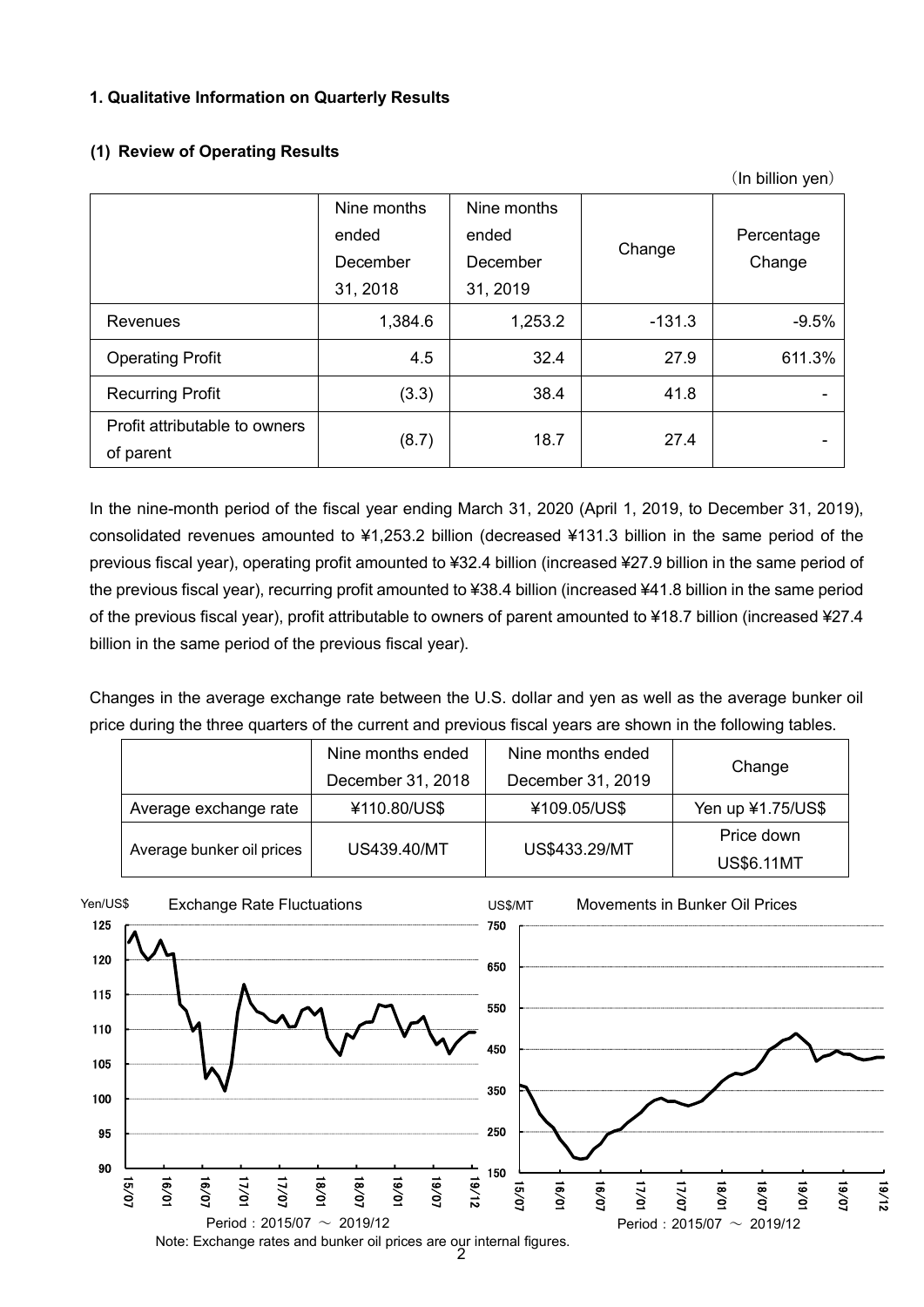#### **Overview by Business Segment**

Business segment information for the nine months ended December 31, 2019 (April 1, 2019–December 31, 2019) is as follows.

|                  |                             |              |              |          |                         |              |                  | (In billion yen) |
|------------------|-----------------------------|--------------|--------------|----------|-------------------------|--------------|------------------|------------------|
|                  |                             |              |              | Revenues |                         |              | Recurring profit |                  |
|                  |                             | FY2018<br>3Q | FY2019<br>3Q | Change   | Percentage<br>Change    | FY2018<br>3Q | FY2019<br>3Q     | Change           |
|                  | Liner Trade                 | 218.1        | 154.7        | $-63.3$  | $\%$<br>$-29.0$         | (24.7)       | 13.4             | 38.1             |
| Global Logistics | Air Cargo<br>Transportation | 42.2         | 56.6         | 14.4     | 34.2<br>$\%$            | (12.2)       | (13.4)           | $-1.2$           |
|                  | Logistics                   | 403.0        | 360.2        | $-42.8$  | $\%$<br>$-10.6$         | 7.1          | 4.3              | $-2.7$           |
|                  | <b>Bulk Shipping</b>        | 633.1        | 611.0        | $-22.1$  | $\frac{0}{0}$<br>$-3.5$ | 26.5         | 34.8             | 8.2              |
| Others           | <b>Real Estate</b>          | 5.7          | 5.4          | $-0.2$   | $\frac{0}{0}$<br>$-3.9$ | 2.0          | 1.9              | $-0.1$           |
|                  | Other                       | 140.3        | 121.6        | $-18.7$  | $\%$<br>$-13.3$         | 2.5          | 2.5              | $-0.0$           |

#### **Liner Trade**

In the container shipping division, Ocean Network Express Pte. Ltd. (ONE), which is an equity method affiliate, maintained steady overall liftings and utilization, and the liftings particularly increased on the major North America and Europe trades, as well as the Intra-Asia trade. However, in the third quarter, liftings stagnated as a result of seasonally slower demand and the impact of the trade problem between the US and China. Although freight rates were higher in the first and second quarters compared to the same period of the previous fiscal year in the North America trade, in the Europe trade, due to deterioration in the supply and demand balance, freight rates did not rise during the summer peak season and were sluggish. In the third quarter, freight rates deteriorated in both the North America and Europe trades compared to the same period of the previous fiscal year. On the other hand, with the aim of improving profitability, synergistic effects of the business integration were further accumulated and improvement measures such as optimizing the cargo portfolio continued to be executed. Also, in the previous fiscal year, large one-time costs were incurred following the teething problems that occurred immediately after the start of service and the termination of the container shipping business at NYK Line. However, these costs have not occurred in the year to date through the third quarter of the consolidated fiscal year, and as a result, the bottom line greatly improved.

Although the total handling volume at terminals in Japan increased, the total handling volume at overseas terminals declined due to the impact of the sale of the equity share in the stevedoring subsidiary located in North America in the previous fiscal year.

As a result of the above, although revenue declined year on year in the Liner Trade as a whole, the business performance greatly improved, and a profit was recorded.

#### **Air Cargo Transportation**

In the Air Cargo Transportation segment, as a result of continued lower demand resulting from mainly the impact of the trade problem between the US and China, the load factor and freight rates fell, and a loss was recorded. Moreover, given that the air cargo market conditions remain difficult much more than expected, we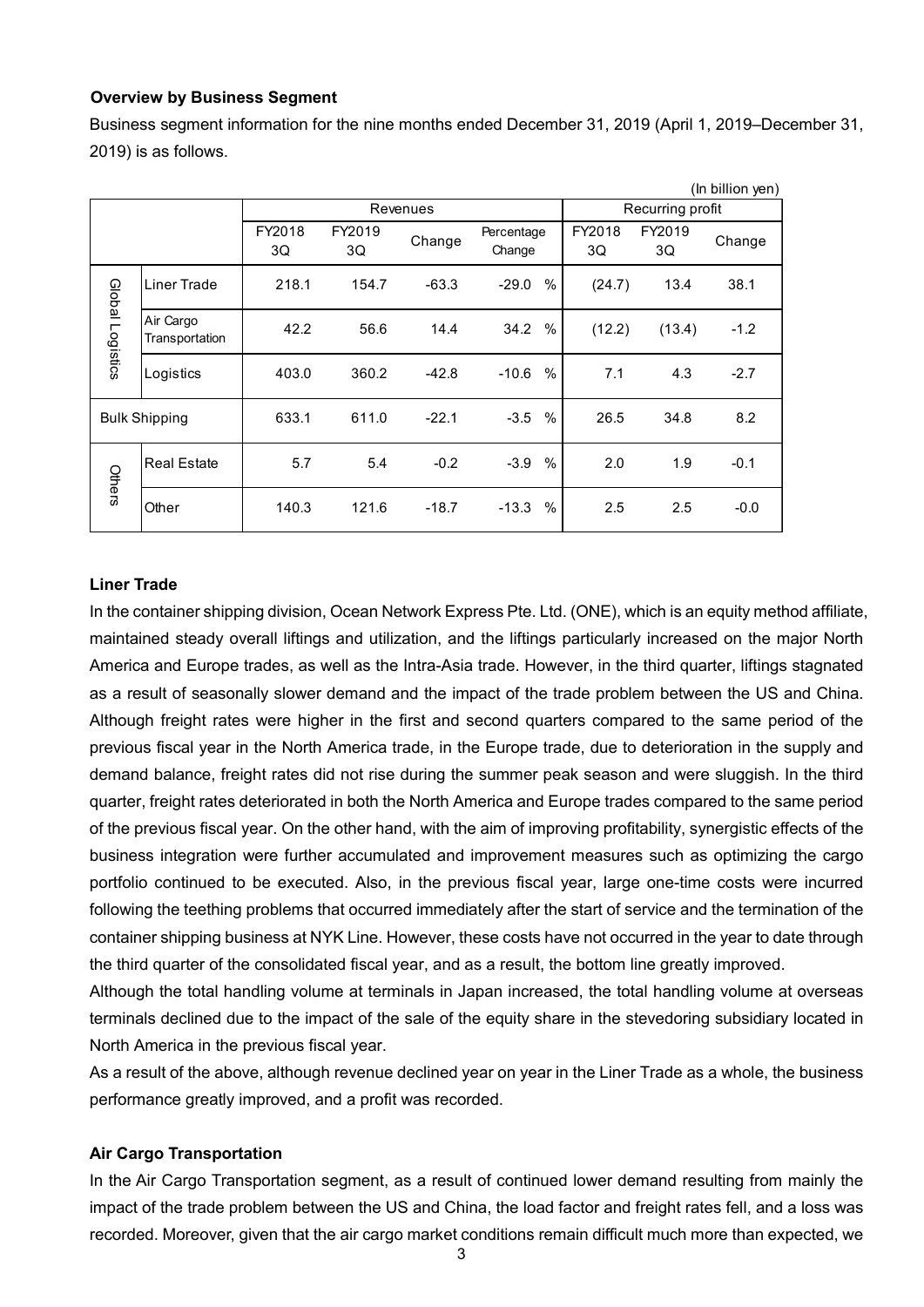have reviewed the future recoverability of the non-current asset including the airframes, spare engines and parts. As a result, an extraordinary loss of about ¥15.7 billion was recorded as an impairment loss in the third quarter.

#### **Logistics**

In the air forwarding business, demand was slow in Japan and Asia, and handling volumes fell. In the ocean freight forwarding business, the cargo portfolio was revised through agile marketing, but handling volumes dropped significantly in relation to the trade problem between the US and China and the chaos in Hong Kong. In the logistics business, the results were generally strong, including progress in the initiatives aimed at improving profitability in Europe and the US. In the coastal transportation business, although the handling volume increased due in part to the establishment of new services, shipping volumes fell in the third quarter as the result of increased service cancellations due to inclement weather.

As a result of the above, the overall Logistics segment recorded lower profit on lower revenue year on year.

#### **Bulk Shipping**

In the car transportation division, vessel deployment was rationalized mainly in trilateral transport and initiatives aimed at selective cargo acquisition were advanced, resulting in increased transportation efficiency. In the auto logistics segment, along with rationalizing some of the existing businesses and starting to reorganize the business portfolio, new businesses were launched in Turkey and Egypt. Also, activities were conducted with the aim of both strengthening the business base and expanding the business in growing fields, including new logistics proposals utilizing the group network such as railroad transportation between China and Central Asia.

In the dry bulk division, although more new ships were commissioned than the number of ships scrapped, the increased dry dockings primarily of Capesize bulk carriers in preparation for the environmental regulations which have been in effect from January 2020 resulted in a tighter supply. Cargo volumes of iron ore started to recover from the supply disruptions that occurred in Brazil and Western Australia at the end of the previous fiscal year. Although cargo volumes of coal and grain were firm through the end of the second quarter, cargo volumes of the major cargo slackened, including slower shipments of iron ore from Brazil caused by the early arrival of the wet season in Brazil, and market levels fell. Under this environment, along with continuing to work to secure long-term contracts, cost reduction initiatives such as thoroughly conducting efficient navigation were implemented, and efforts were made to improve the bottom line, including the reduction of ballast voyages through innovations to the cargo combinations and ship deployments. In addition, progress was made in returning the high cost chartered ships early.

In the energy division, the risk of deploying vessels to the Middle East increased for VLCC (very large crude carriers), including the attacks on tankers near the Strait of Hormuz in May and June and the drone attack on Saudi Arabian oil facilities in September. From the end of September to the middle of October, World Scale rates briefly soared over 200 following the US sanctions on several Chinese tanker companies before settling down. However, rates rose again in late November as the market entered the winter peak demand season. In petrochemical tankers, shipping traffic became more active. In LPG carriers, in addition to more active shipping volumes from the US to Asia, the ton-miles increased due to changes in the trade patterns resulting from the trade problem between the US and China, and market levels were pushed much higher. In LNG carriers, the bottom line was firm based on support from the long-term contracts that generate stable earnings. In the offshore business, FPSO (floating production, storage and offloading) vessels and drill ships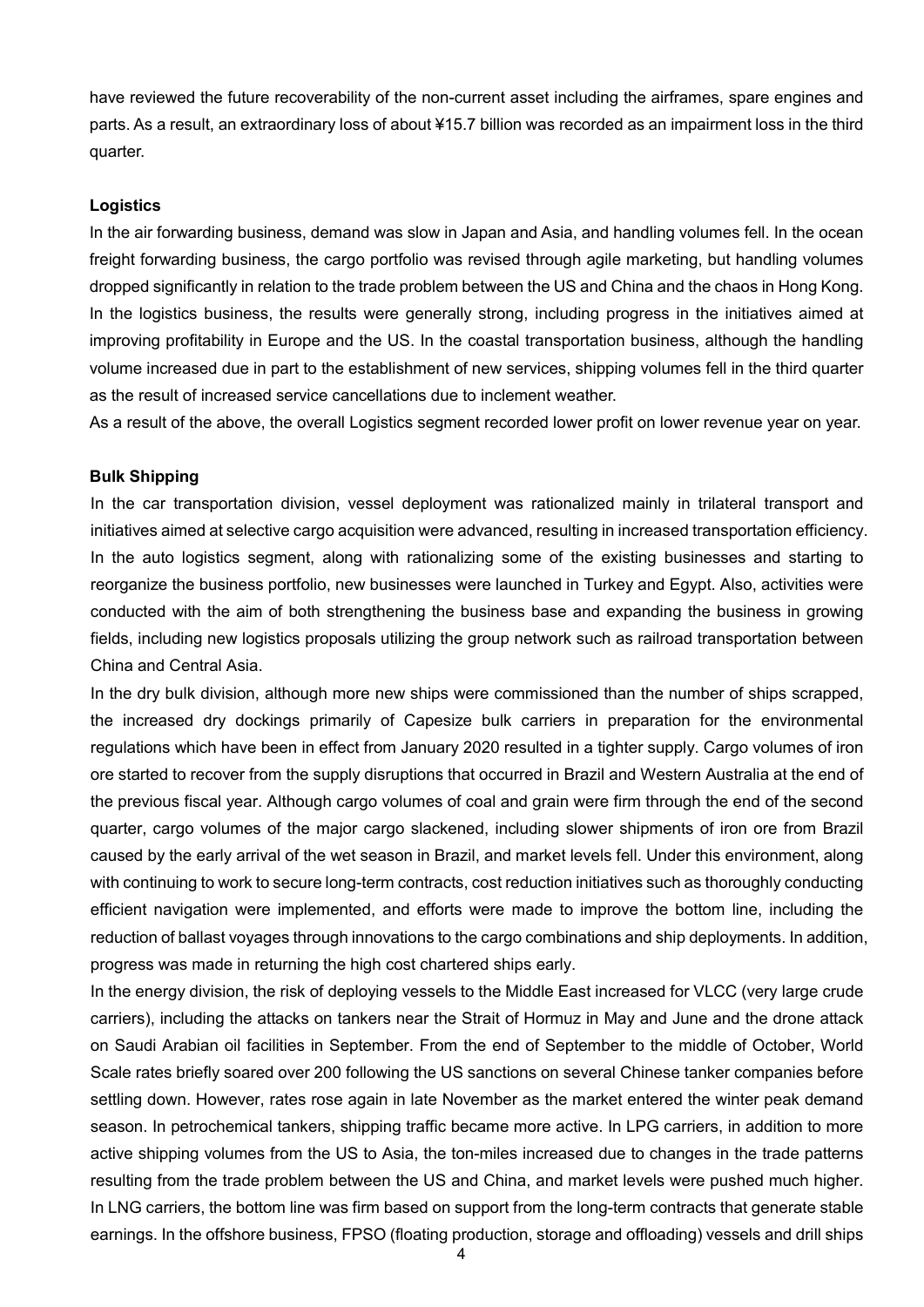were steady.

As a result of the above, the overall Bulk Shipping segment recorded higher profit on lower revenue year on year.



#### **Real Estate and Other Businesses**

The Real Estate segment was steady, and both revenue and recurring profit were generally unchanged year on year. Also, a gain on the sale of owned property (land and buildings) was recorded as extraordinary income.

In the Other Business Service segment, although several of the businesses including the bunkering business and sales of marine equipment were firm, the passenger occupancy rates in the cruise business declined year on year. Profit levels in the Other Business Services segment as a whole were unchanged from the same period of the previous fiscal year. In regards to revenue, due to the impact of the conversion of NYK CRUISES CO., LTD. into an equity method affiliate, revenue declined year on year.

#### **(2) Explanation of the Financial Position**

#### **Status of Assets, Liabilities and Equity**

As of the end of the third quarter of the current consolidated accounting period, assets amounted to ¥2,047.9 billion, an increase of ¥46.2 billion compared with the end of the previous consolidated fiscal year. Consolidated liabilities amounted to ¥1,532.6 billion, up ¥52.6 billion compared with the end of the previous consolidated fiscal year as the result of a ¥12.8 billion decrease in loans payable and an ¥87.3 billion increase in leases liabilities at the start of the year from the application of IFRS 16 at consolidated subsidiaries that have adopted the International Financial Reporting Standards (IFRS). Under consolidated equity, retained earnings increased by ¥5.9 billion, and shareholders' equity, which is the aggregate of shareholders' capital and accumulated other comprehensive income, amounted to ¥478.2 billion. This amount combined with the non-controlling interests of ¥36.9 billion brought total equity to ¥515.2 billion. Based on this result, the debtto-equity ratio (D/E ratio) came to 2.36.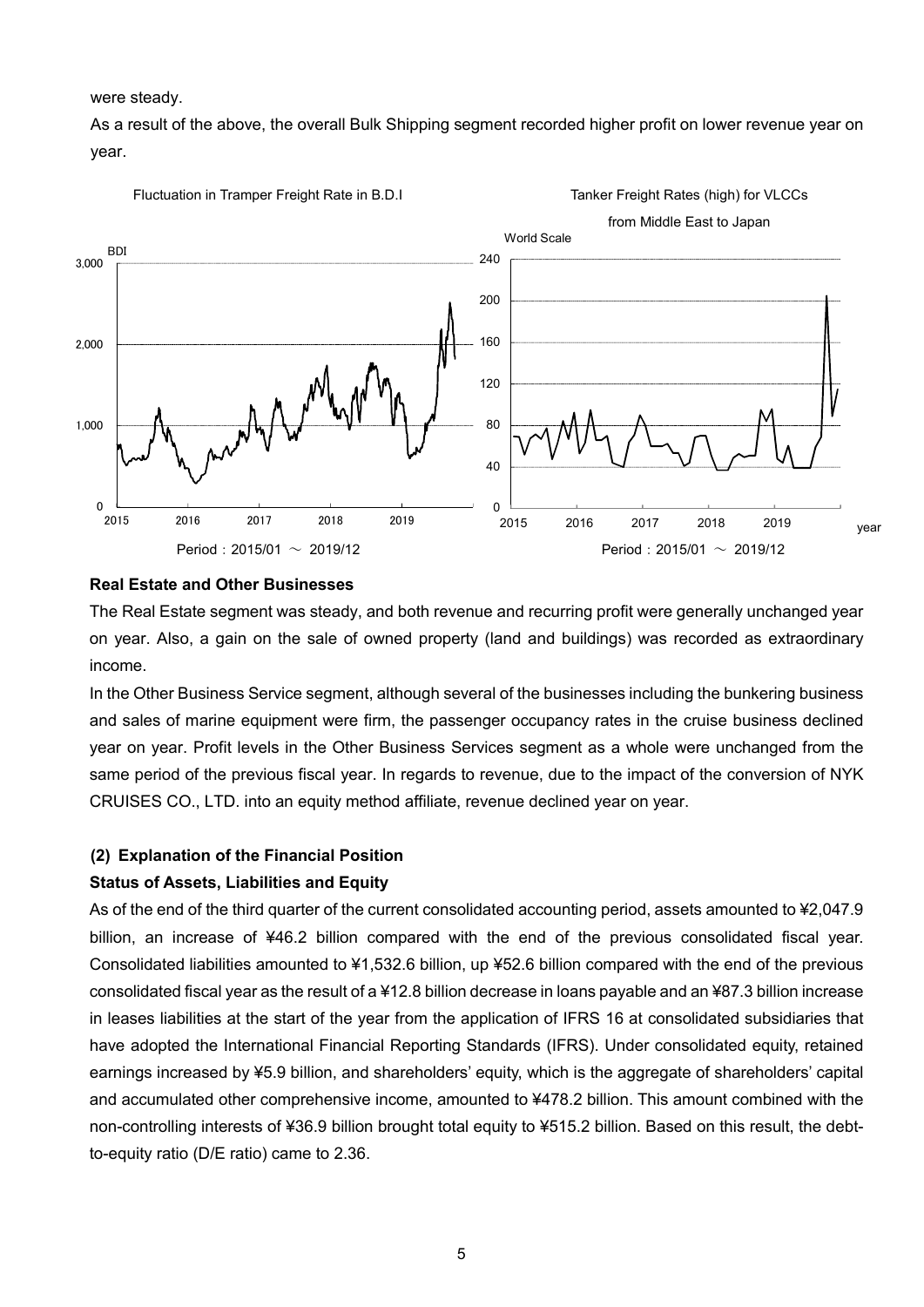## **(3) Explanation of the Consolidated Earnings Forecast and Future Outlook**

#### ① **Forecast of the Consolidated Financial Results**

NYK Line's forecast of the full-year consolidated financial results is as follows: revenues of ¥1,660.0 billion, operating profit of ¥37.0 billion, recurring profit of ¥40.0 billion and profit attributable to owners of parent of ¥29.0 billion.

Concerning the future outlook, in the Liner Trade segment, although ONE expects the cargo volumes are expected to be soft mainly in the North America trade due to the impact of the trade problem between the US and China and the Chinese New Year, ONE plans to respond to the lower demand by intermittently void sailings, and efforts will be made to reduce operating costs. Cargo handling volumes at the terminals in Japan are expected to remain strong. In the Air Cargo Transportation segment, the transportation demand continues to be weak against the backdrop of the trade problem between the US and China, and the situation is expected to remain challenging. Similarly, in the Logistics segment, the cargo handling volumes in both the air freight forwarding business and ocean freight forwarding business are expected to decline. In the car transportation division, continued efforts will be made to increase vessel deployment efficiency mainly in trilateral transport. In the energy division, although the seasonal increase in demand for VLCC during the winter months will start to slow heading into the end of the fiscal year, due to the ongoing US government sanctions on Chinese tanker companies and geopolitical risk, the market will likely be firm. Also, in LPG carriers, cargo volumes from the US are expected to remain strong. In the dry bulk division, shipments of iron ore from Brazil and Australia have fallen, and combined with the impact of Chinese New Year, it will take some time for the market to recover. Given this, the market forecast has been revised lower.

Based on the above, the Company has revised its forecast of the full-year consolidated financial results as follows.

(In billion yen)

|                                  | Revenues | Operating<br>Profit | Recurring<br>Profit | Profit attributable to<br>owners of parent |
|----------------------------------|----------|---------------------|---------------------|--------------------------------------------|
| Previous Forecast (Oct 31, 2019) | 1,680.0  | 40.5                | 37.0                | 26.0                                       |
| <b>Revised Forecast</b>          | 1,660.0  | 37.0                | 40.0                | 29.0                                       |
| Change                           | $-20.0$  | $-3.5$              | 3.0                 | 3.0                                        |
| Percentage Change (%)            | $-1.19%$ | $-8.64%$            | 8.11%               | 11.54%                                     |

Assumptions for the forecast: Exchange Rate (for the fourth quarter) ¥105.00/US\$ (for the full year) ¥108.04/US\$

Bunker Oil Prices (for the fourth quarter) US\$350.00/MT (for the full year) US\$412.60/MT VLSFO price (for the fourth quarter) US\$600.00/MT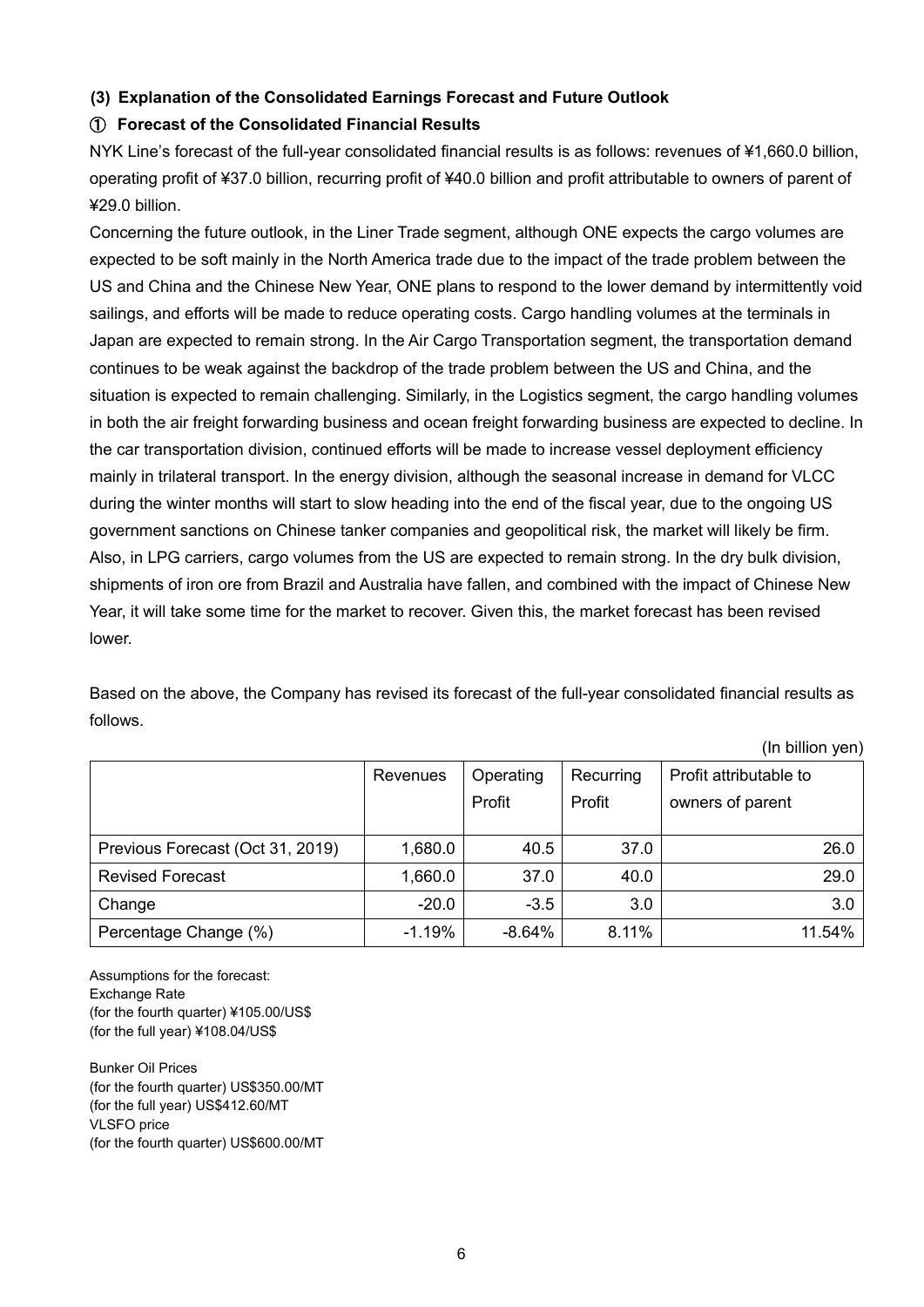#### ② **Dividends for the Fiscal Year ending March 31, 2020**

NYK Line has designated the stable return of profits to shareholders as one of the most important management priorities, and generally targeting a consolidated dividend payout ratio of 25%, the distribution of profits is decided after comprehensively taking into account the business forecast and other factors. At the same time, based on an ongoing minimum dividend that is not affected by the business results, an annual dividend of ¥20 per share has been set as the minimum dividend. In accordance with this policy, it is planned to issue a year-end dividend of ¥20 per share, and including the interim dividend of ¥20 per share, there is no change in the plan to issue a full-year dividend of ¥40 per share.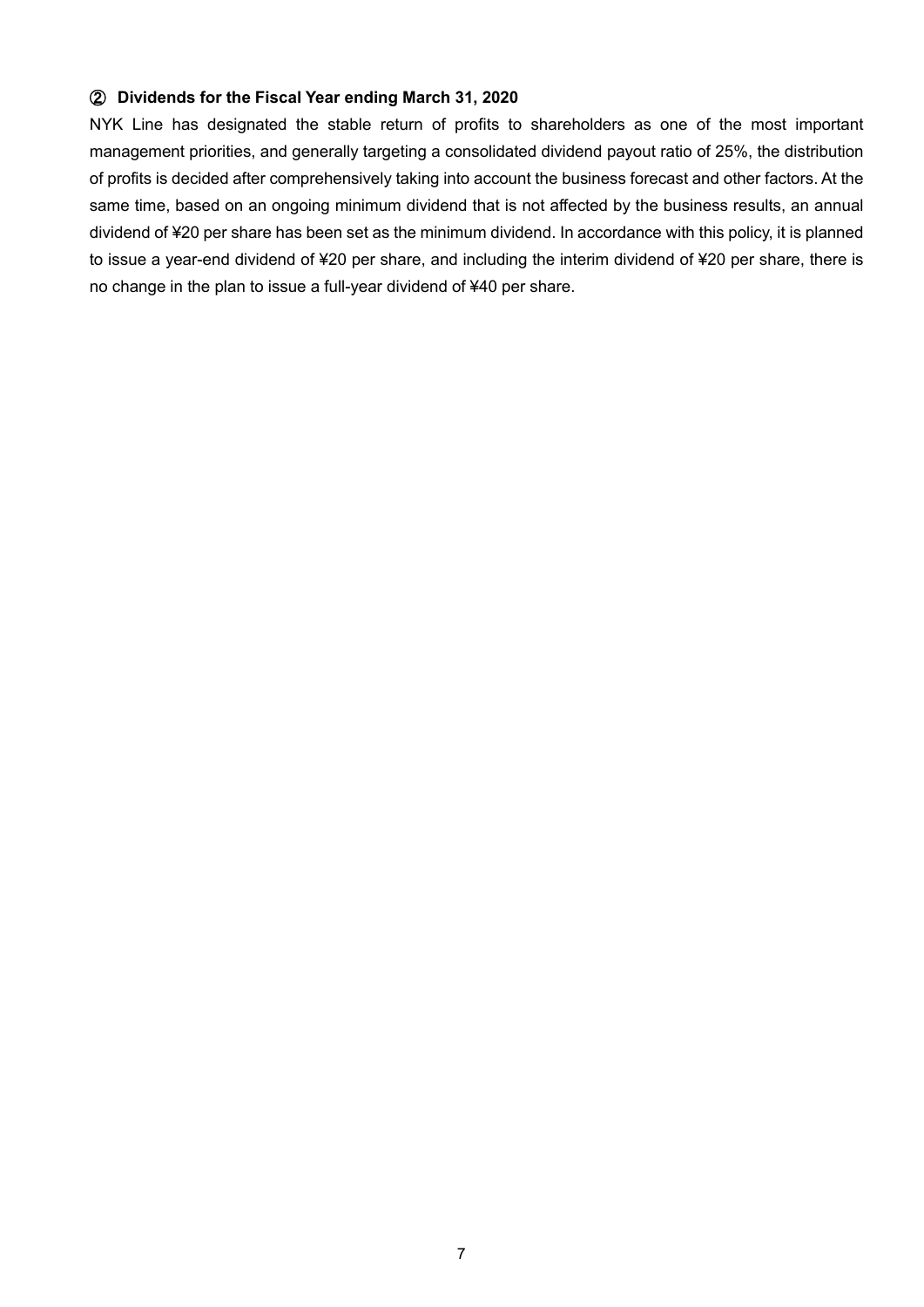## **2. Consolidated Financial Statements**

# **(1) Consolidated Balance Sheets**

As of March 31, 2019 As of December 31, 2019 Assets Current assets  $\cosh$  and deposits  $\cosh$  79,915  $\cosh$  80,826 Notes and operating accounts receivable-trade 219,937 201,061 Short-term investment securities 140 140 140 140 Inventories 39,308 41,799 Deferred and prepaid expenses 63,211 70,903 Other 71, 909 71, 852 Allowance for doubtful accounts (2,299) (2,317) Total current assets 472, 123 464, 267 Non-current assets Vessels, property, plant and equipment Vessels, net 620, 212 636, 741 636, 741 636, 741 636, 741 636, 741 636, 741 636, 741 636, 741 636, 741 636, 741 636, 741 636, 741 636, 741 636, 741 636, 741 636, 741 636, 741 636, 741 636, 741 636, 741 636, 741 636, 741 63 Buildings and structures, net 84,827 116,038 Aircraft, net 39,692 38,602 Machinery, equipment, and vehicles, net 29,310 30,242 Equipment, net  $5,729$   $5,207$ Land 68,543 87,054 Construction in progress  $44,172$   $36,799$ Other, net 5,372 5,698 Total vessels, property, plant and equipment 897,861 956,384 Intangible assets Leasehold right 4, 553 4, 378  $Sofware$  5,714  $\rm Godwill$  . The contract of the contract of the contract of the contract of the contract of the contract of the contract of the contract of the contract of the contract of the contract of the contract of the contract of the Other 3,815 5,018 Total intangible assets 31,335 28,491 Investments and other assets Investment securities 478,996 477,826 Long-term loans receivable 21,445 20,035 Net defined benefit asset 55,997 55,126 Deferred tax assets 6,361 6,837 Other  $\begin{array}{cccccccccc} 44,146 \end{array}$  44,440 Allowance for doubtful accounts (6,847) (5,860) Total investments and other assets 600,099 598,405 Total non-current assets 1,529,295 1,583,281 Deferred assets 285 358 Total assets 2,001,704 2,047,906

(In million yen)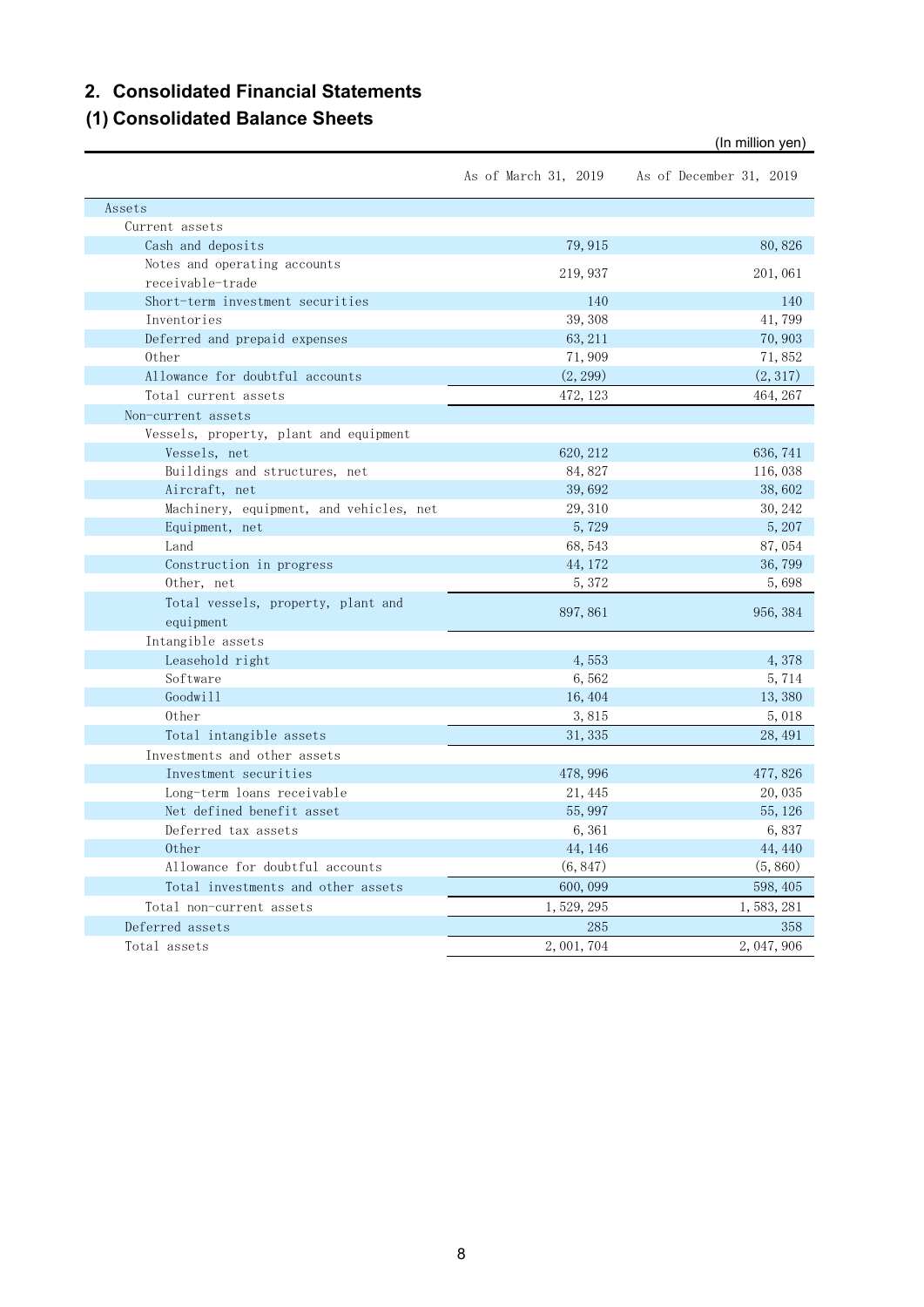As of March 31, 2019 As of December 31, 2019

| Liabilities                                   |             |             |
|-----------------------------------------------|-------------|-------------|
| Current liabilities                           |             |             |
| Notes and operating accounts payable-trade    | 160, 258    | 149, 368    |
| Current portion of bonds                      | 30,000      | 20,000      |
| Short-term loans payable                      | 196, 849    | 176, 951    |
| Commercial papers                             | 11,000      | 24,000      |
| Leases liabilities                            | 4, 151      | 19, 259     |
| Income taxes payable                          | 7,536       | 4,540       |
| Advances received                             | 39,879      | 39,027      |
| Provision for bonuses                         | 9,264       | 6,508       |
| Provision for directors' bonuses              | 333         | 361         |
| Provision for stock payment                   | 734         |             |
| Provision for losses related to contracts     | 4,731       |             |
| Provision for related to business             | 351         | 234         |
| restructuring                                 |             |             |
| Other                                         | 62, 461     | 70,045      |
| Total current liabilities                     | 527, 553    | 510, 297    |
| Non-current liabilities                       |             |             |
| Bonds payable                                 | 125,000     | 132,000     |
| Long-term loans payable                       | 663, 305    | 670, 396    |
| Leases liabilities                            | 15,875      | 84,731      |
| Deferred tax liabilities                      | 49,540      | 48, 108     |
| Net defined benefit liability                 | 16,837      | 17, 128     |
| Provision for directors' retirement benefits  | 1,375       | 1, 137      |
| Provision for stock payment                   |             | 202         |
| Provision for periodic dry docking of vessels | 20, 136     | 17,784      |
| Provision for losses related to contracts     | 30,734      | 25, 105     |
| Provision for related to business             | 1,220       | 1,061       |
| restructuring                                 |             |             |
| 0ther                                         | 28,400      | 24,683      |
| Total non-current liabilities                 | 952, 424    | 1, 022, 342 |
| Total liabilities                             | 1, 479, 978 | 1,532,640   |
| Equity                                        |             |             |
| Shareholders' capital                         |             |             |
| Common stock                                  | 144, 319    | 144, 319    |
| Capital surplus                               | 42,894      | 45,744      |
| Retained earnings                             | 293, 719    | 299,620     |
| Treasury stock                                | (3, 715)    | (3, 427)    |
| Total shareholders' capital                   | 477, 218    | 486, 256    |
| Accumulated other comprehensive income (loss) |             |             |
| Unrealized gain (loss) on available-for-sale  |             |             |
| securities                                    | 23, 156     | 22, 448     |
| Deferred gain (loss) on hedges                | (15, 685)   | (26, 361)   |
| Foreign currency translation adjustments      | (9, 988)    | (15, 412)   |
| Remeasurements of defined benefit plans       | 12,731      | 11,352      |
| Total accumulated other comprehensive         |             |             |
| income (loss)                                 | 10, 214     | (7, 973)    |
| Non-controlling interests                     | 34, 293     | 36, 983     |
| Total equity                                  | 521, 725    | 515, 266    |
| Total liabilities and equity                  | 2, 001, 704 | 2, 047, 906 |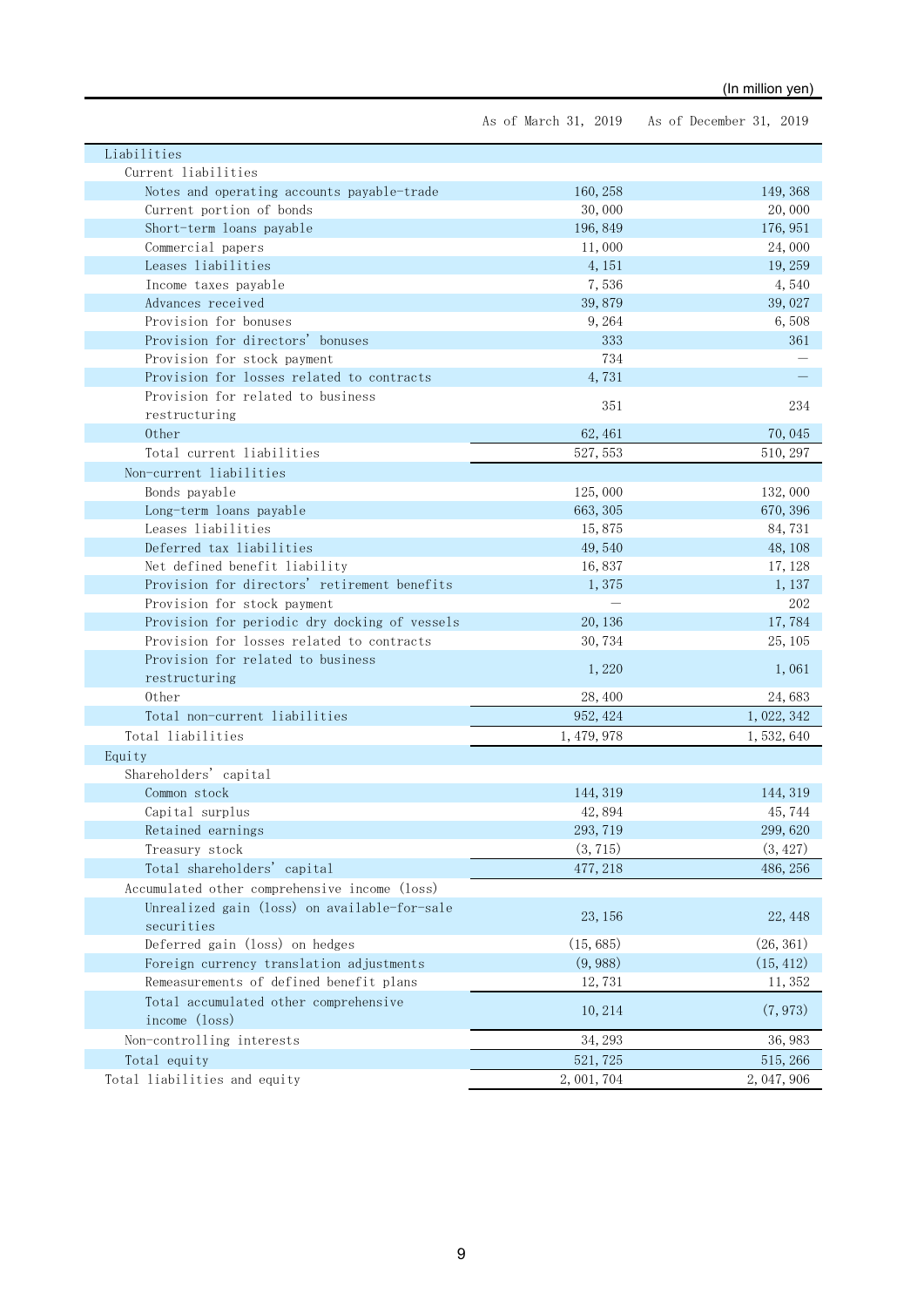# **(2) Consolidated Statements of Income and Consolidated Statements of Comprehensive Income**

# **(Consolidated Statements of Income)**

|                                                                   |                   | (In million yen)  |
|-------------------------------------------------------------------|-------------------|-------------------|
|                                                                   | Nine months ended | Nine months ended |
|                                                                   | December 31, 2018 | December 31, 2019 |
| Revenues                                                          | 1,384,620         | 1, 253, 259       |
| Cost and expenses                                                 | 1, 240, 300       | 1, 095, 246       |
| Gross profit                                                      | 144, 319          | 158, 013          |
| Selling, general and administrative expenses                      | 139, 754          | 125, 544          |
| Operating profit (loss)                                           | 4,564             | 32, 469           |
| Non-operating income                                              |                   |                   |
| Interest income                                                   | 2,517             | 2,701             |
| Dividend income                                                   | 7,443             | 6,752             |
| Equity in earnings of unconsolidated                              |                   | 20,804            |
| subsidiaries and affiliates                                       |                   |                   |
| Foreign exchange gains                                            | 1,723             |                   |
| 0ther                                                             | 4,654             | 2, 215            |
| Total non-operating income                                        | 16,339            | 32, 474           |
| Non-operating expenses                                            |                   |                   |
| Interest expenses                                                 | 17,984            | 20,078            |
| Equity in losses of unconsolidated subsidiaries<br>and affiliates | 1,896             |                   |
| Foreign exchange losses                                           |                   | 1,108             |
| 0ther                                                             | 4, 412            | 5, 271            |
| Total non-operating expenses                                      | 24, 293           | 26, 457           |
| Recurring profit (loss)                                           | (3, 389)          | 38,486            |
| Extraordinary income                                              |                   |                   |
| Gain on sales of non-current assets                               | 8,096             | 12,678            |
| 0ther                                                             | 21, 485           | 1,697             |
| Total extraordinary income                                        | 29,581            | 14, 375           |
| Extraordinary losses                                              |                   |                   |
| Loss on sales of non-current assets                               | 613               | 229               |
| Impairment loss                                                   | 11,935            | 18, 192           |
| 0ther                                                             | 8,366             | 6,561             |
| Total extraordinary losses                                        | 20,916            | 24,983            |
| Profit (loss) before income taxes                                 | 5,276             | 27,878            |
| Total income taxes                                                | 11,003            | 5, 331            |
| Profit (loss)                                                     | (5, 727)          | 22,547            |
| Profit attributable to non-controlling interests                  | 2,987             | 3,808             |
| Profit (loss) attributable to owners of the parent                | (8, 715)          | 18,739            |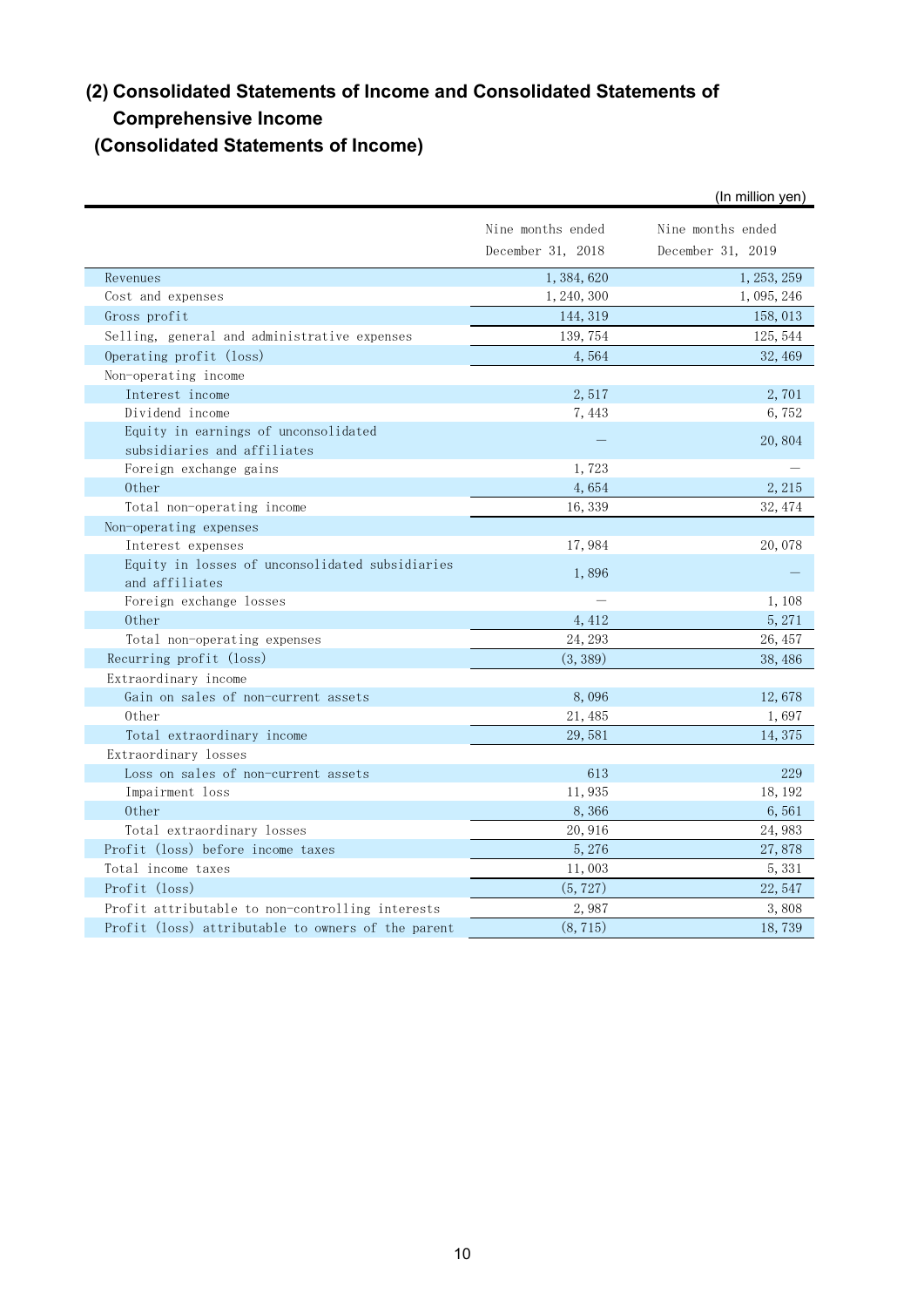# **(Consolidated Statements of Comprehensive Income)**

|                                                                                        |                                        | (In million yen)                       |
|----------------------------------------------------------------------------------------|----------------------------------------|----------------------------------------|
|                                                                                        | Nine months ended<br>December 31, 2018 | Nine months ended<br>December 31, 2019 |
| Profit (loss)                                                                          | (5, 727)                               | 22, 547                                |
| Other comprehensive income                                                             |                                        |                                        |
| Unrealized gain (loss) on available-for-sale<br>securities                             | (17, 876)                              | (565)                                  |
| Deferred gain (loss) on hedges                                                         | (3, 529)                               | (3, 449)                               |
| Foreign currency translation adjustments                                               | (4, 766)                               | 547                                    |
| Remeasurements of defined benefit plans                                                | (649)                                  | (1, 343)                               |
| Share of other comprehensive income of<br>associates accounted for using equity method | 9, 103                                 | (13, 631)                              |
| Total other comprehensive income                                                       | (17, 718)                              | (18, 443)                              |
| Comprehensive income                                                                   | (23, 446)                              | 4,103                                  |
| (Breakdown)                                                                            |                                        |                                        |
| Comprehensive income attributable to owners<br>of parent                               | (26, 225)                              | 802                                    |
| Comprehensive income attributable to non-<br>controlling interests                     | 2,779                                  | 3, 301                                 |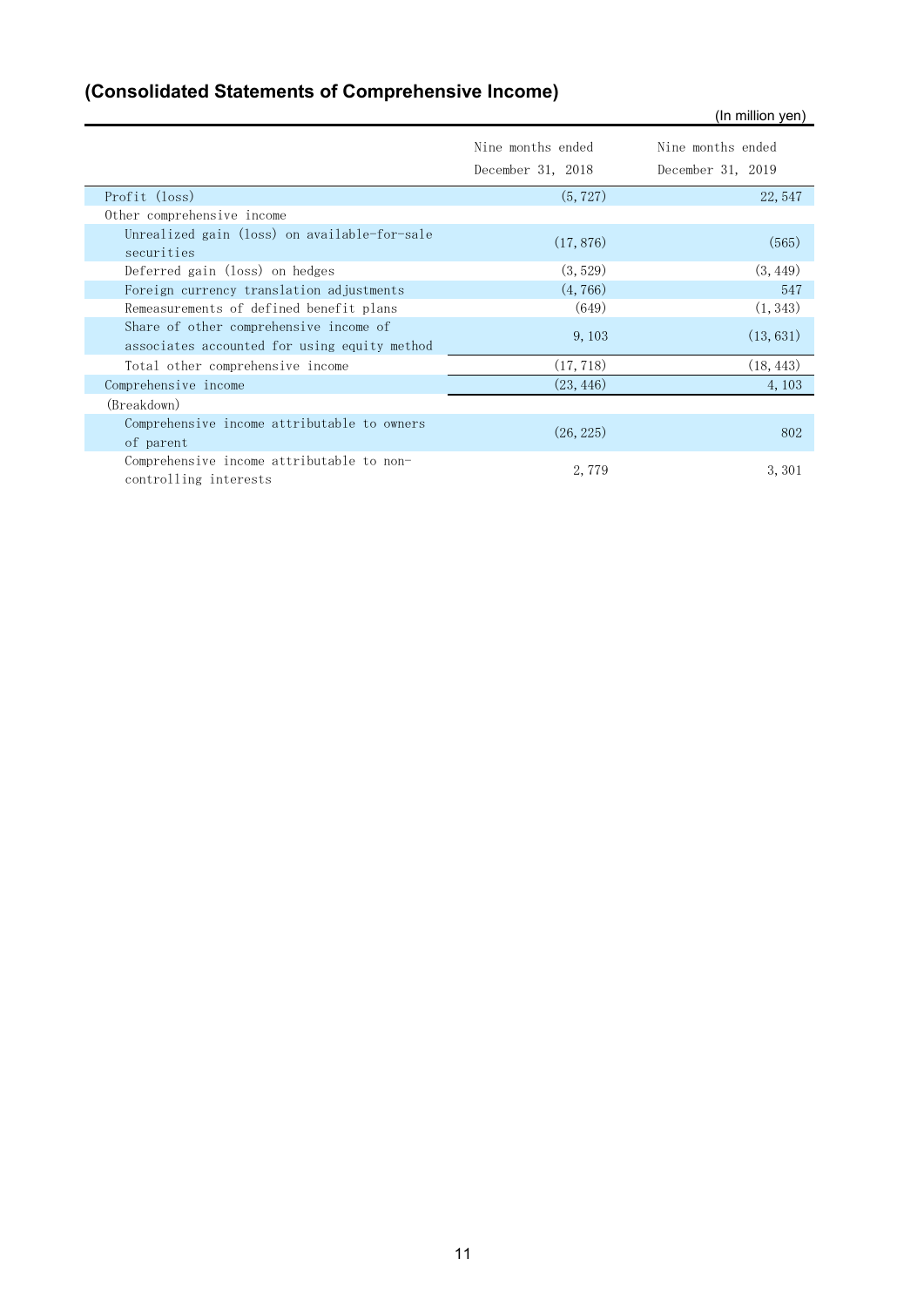# **(3) Notes Regarding Consolidated Financial Statements**

### **(Notes Regarding Going Concern Assumption)**

The third quarter of this fiscal year (April 1, 2019 – December 31, 2019)

Not applicable

## **(Notes in the Event of Significant Changes in Shareholders' Capital)**

The third quarter of this fiscal year (April 1, 2019 – December 31, 2019)

Not applicable

# **(Changes in Accounting Policies Due to Revisions of Accounting Standards)**

(Adoption of IFRS 16 Leases)

Our affiliate companies, which prepare their financial statements in conformity with the International Financial Reporting Standards (IFRS), have adopted IFRS 16 Leases effective from the first quarter of the consolidated accounting period. Accordingly, in principle, all leases, where we are the lessee, have been recognized as assets and liabilities on the quarterly consolidated balance sheets. Furthermore, in adopting the standards, we follow the approach for recognizing the cumulative effect of retroactive adjustments on the adoption date.

Due to the adoption of the above-mentioned accounting standards, at the beginning of the first quarter of the consolidated accounting period, we saw increases mainly in the following assets and liabilities: vessels by 19,346 million yen, buildings and structures by 35,821 million yen, land by 20,600 million yen, and leases liabilities by 87,369 million yen. The effect on retained earnings is minor.

The results of the third quarter of the consolidated cumulative period is as follows: operating profit increased by 2,061 million yen; and recurring profit and profit before income taxes decreased by 2,779 million yen.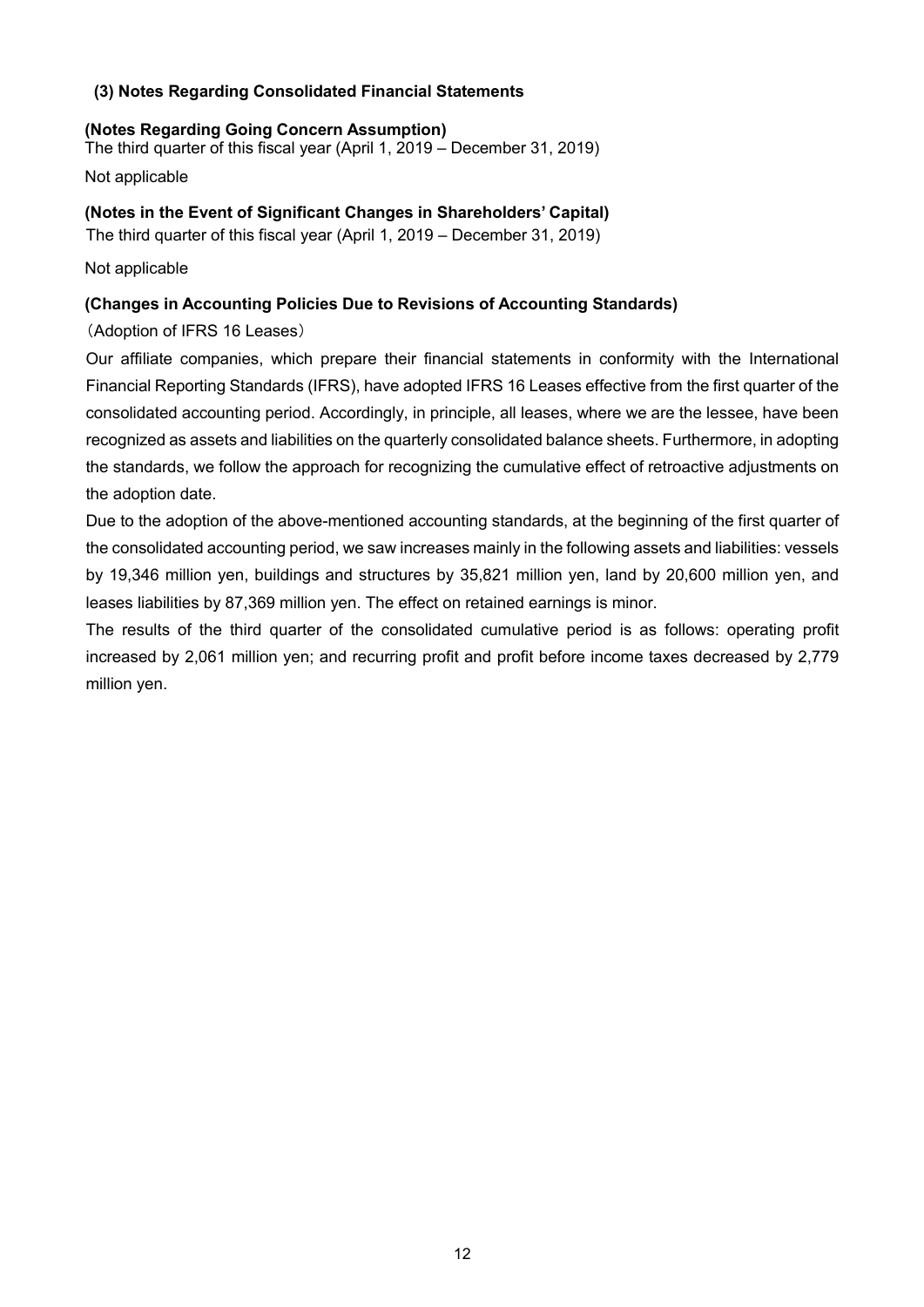#### **(Segment Information)**

Ⅰ. Nine months ended December 31, 2018 (April 1, 2018 – December 31, 2018) Revenues and income or loss by reportable segment

(In million yen)

|                                                                            |                  | Global Logistics            |                  | <b>Others</b><br><b>Bulk</b> |                    |                  |                     | Adjustment                           | Consolidated |
|----------------------------------------------------------------------------|------------------|-----------------------------|------------------|------------------------------|--------------------|------------------|---------------------|--------------------------------------|--------------|
|                                                                            | Liner<br>Trade   | Air Cargo<br>Transportation | Logistics        | Shipping                     | <b>Real Estate</b> | Other            | Total               | (*1)                                 | Total $(*2)$ |
| Revenues<br>(1) Revenues<br>from customer<br>(2) Inter-segment<br>revenues | 211,465<br>6.668 | 39,526<br>2.703             | 401.300<br>1.779 | 631,812<br>1.326             | 4,893<br>807       | 95,621<br>44.729 | 1,384,620<br>58.014 | $\overline{\phantom{0}}$<br>(58,014) | ,384,620     |
| Total                                                                      | 218.134          | 42.229                      | 403.080          | 633,138                      | 5.700              | 140,351          | 1.442.634           | (58, 014)                            | ,384,620     |
| Segment income<br>(loss)                                                   | (24, 791)        | (12, 244)                   | 7.100            | 26,518                       | 2.098              | 2,545            | 1,225               | (4,615)                              | (3,389)      |

(Notes)

1. Adjustments of segment income (loss) are internal exchanges or transfer to other amount among segments 41 million yen and other corporate expenses -4,656 million yen. The general and administrative expenses and non-operating expenses which do not belong to any single segment are treated as other corporate expenses.

Also, as a result of revising the business management method for the reportable segments from the start of the first quarter consolidated accounting term, there was a change to the interest burden of each segment. This revision has a minimal impact on segment income (loss), and it has no impact on the revenues of each segment, consolidated revenue and consolidated recurring loss.

2. Segment income (loss) is adjusted on recurring loss on the quarterly consolidated statements of income.

Ⅱ. Nine months ended December 31, 2019 (April 1, 2019 – December 31, 2019) 1. Revenues and income or loss by reportable segment

(In million yen)

|                                   | Global Logistics |                             | <b>Others</b><br><b>Bulk</b> |          |                    |         | Adjustment   Consolidated |           |              |
|-----------------------------------|------------------|-----------------------------|------------------------------|----------|--------------------|---------|---------------------------|-----------|--------------|
|                                   | Liner<br>Trade   | Air Cargo<br>Transportation | Logistics                    | Shipping | <b>Real Estate</b> | Other   | Total                     | (*1)      | Total $(*2)$ |
| Revenues                          |                  |                             |                              |          |                    |         |                           |           |              |
| (1) Revenues<br>from customer     | 150.462          | 53,061                      | 358.671                      | 610,965  | 4,776              | 75.322  | 1,253,259                 |           | 1,253,259    |
| (2) Inter-segment<br>revenues     | 4.336            | 3.593                       | 1.539                        | 47       | 701                | 46.314  | 56.534                    | (56, 534) |              |
| Total                             | 154.799          | 56,655                      | 360.211                      | 611,012  | 5,478              | 121,636 | 1,309,793                 | (56, 534) | 1,253,259    |
| Segment income<br>$(\text{loss})$ | 13,403           | (13, 488)                   | 4.319                        | 34,803   | 1.992              | 2,502   | 43,532                    | (5,046)   | 38,486       |

(Notes)

- 1. Adjustments of segment income (loss) are internal exchanges or transfer to other amount among segments 33 million yen and other corporate expenses -5,080 million yen. The general and administrative expenses and non-operating expenses which do not belong to any single segment are treated as other corporate expenses.
- 2. Segment income (loss) is adjusted on recurring profit on the quarterly consolidated statements of income.

2. Information regarding goodwill and impairment losses on non-current assets at each reporting segment (Important impairment loss involving non-current assets)

In the Air Cargo Transportation segment, the book value of the airframes, spare engines and parts was lowered to the recoverable amount, and for the difference in value, an extraordinary loss of 15,727 million yen has been recorded as an impairment loss.